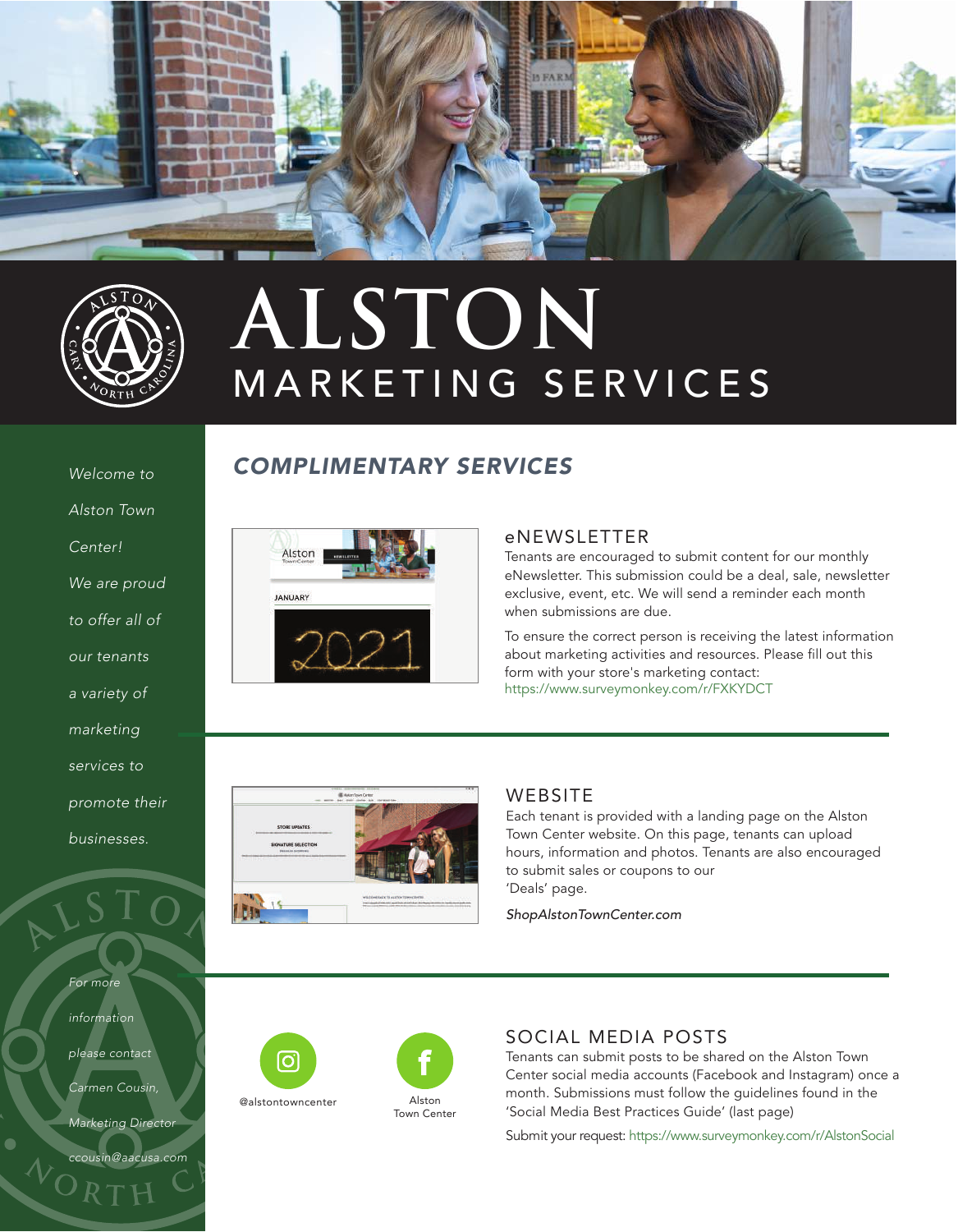# MARKETING SERVICES

...

 $1/2$ 

闪

#### *PROVIDED SERVICES AT-COST*



#### PAID SOCIAL MEDIA POSTS

For \$25 per post, our Digital Marketing Manager will boost your post on Facebook and Instagram for five days. This will result in more people seeing your post, with up to an additional reach of 1,100 people per day. This cost will be billed back to you with your rent (*similar to banner costs*). Submissions must follow the guidelines found in the 'Social Media Best Practices Guide' (*next page*).

Please include the following information when requesting a boosted post:

• Target age group

WORTH

- Target location (state and city/cities)
- What five days you would like your post boosted

NOTE: Social media requests must be submitted 3 business days in advance. We will accept one social post request per month.



#### GRAPHIC DESIGN SERVICES

Create graphics for social media platforms and for banners, flyers, posters, and rack cards.



#### PRINTING SERVICES Printed marketing materials such as banners, flyers, posters, rack cards, etc.